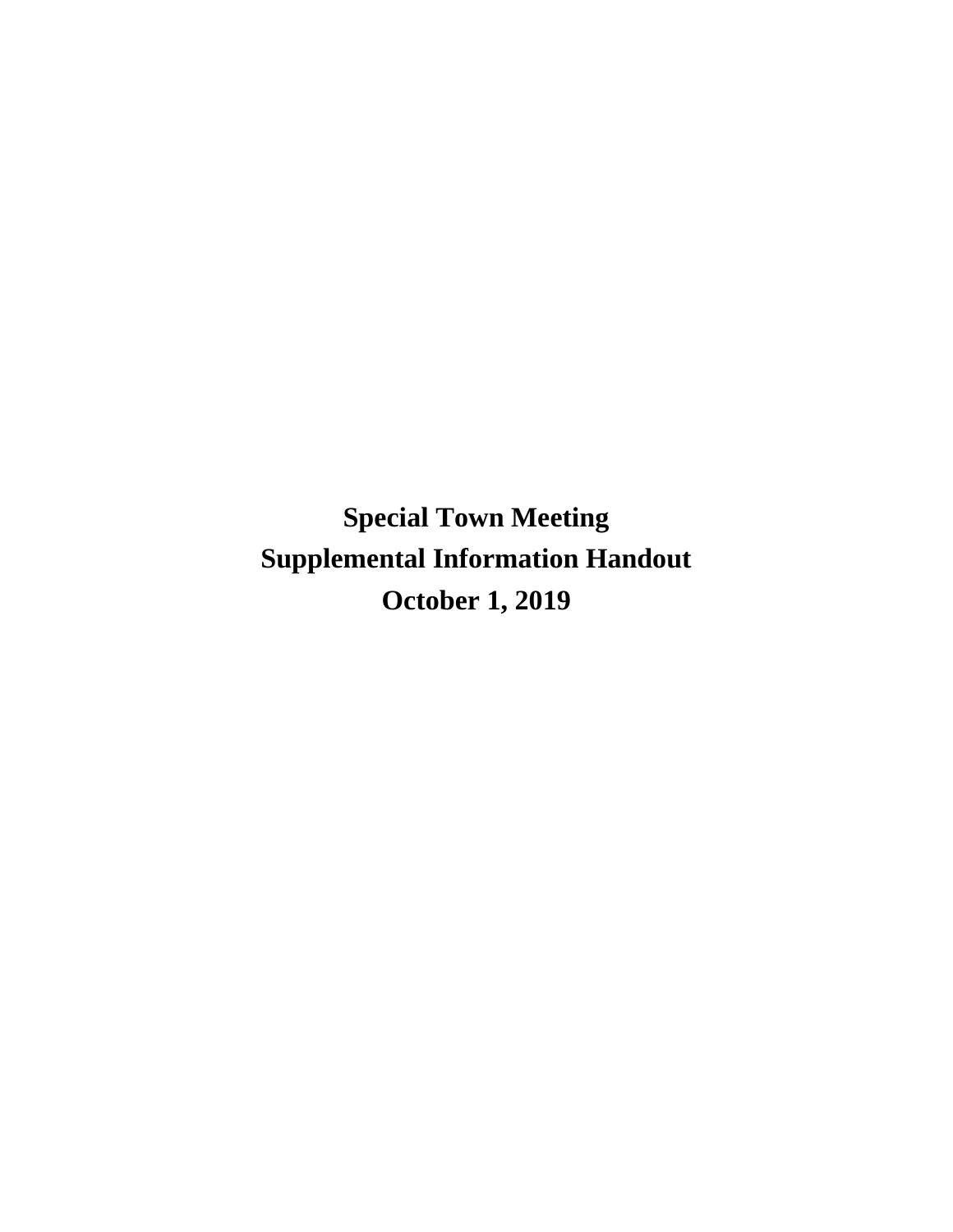The following is a summary of proposed Special Town Meeting actions and balances in funds being proposed for utilization and how those actions relate to the Board of Selectmen's Overall Financial Management Policy. Not all articles are included in this handout since their Executive Summary provides sufficient explanation.

# **Board of Selectmen Overall Financial Management Policy after Free Cash Certification:**

- At least \$600,000 will be set aside for potential snow and ice deficit (Funds are set aside and will remain in Free Cash).
- At least \$350,000 will be set aside to be transferred into the Other Post-Employment Benefits Trust Fund (Instead of transferring funds from Free Cash, funds were appropriated in the FY20 Budget. The General Fund Budget Unclassified Budget has an appropriation in the amount of \$650,000 for OPEB. In addition, the Water Enterprise Fund appropriated \$163,947 for OPEB, Sewer Enterprise Fund appropriated \$38,785 and the Cable Enterprise Fund appropriated \$6,200 for OPEB for a total Town funding of \$858,932).
- At least 25% of the remaining Certified Free Cash is recommended to fund the capital budget and one-time capital expenditures. (The remaining FY20 Free Cash is \$4,247,154 and 25% of that amount is \$1,061,789. The proposed Special Town Meeting Town and School expenditures for the capital budget and one-time capital expenditures are \$1,241,106). This goal was met.
- At least 25% of the remaining Certified Free Cash will be placed into the Stabilization Fund. (The remaining FY20 Free Cash is \$2,406,048 and 25% of that amount is \$601,512. In Article 7, \$2,256,048 is proposed to be transferred from Free Cash into the Stabilization Fund. This goal was met when Certified Free Cash was allocated for FY20).

# **Definitions:**

**Raise and Appropriate**: A phrase used to identify a funding source for expenditure or expenditures, which refers to money generated by the tax levy or other local receipt. For Special Town Meeting additional funds were available to raise and appropriate since State Aid was higher than projected and New Growth (which is tax revenue generated by development and new construction in the community) was also higher than projected.

**Free Cash:** Remaining, unrestricted funds from operations of the previous fiscal year including unexpended Free Cash from the previous year, actual receipts in excess of revenue estimates shown on the tax recapitulation sheet, and unspent amounts in budget line-items. Unpaid property taxes and certain deficits reduce the amount that can be certified as Free Cash. The calculation of Free Cash is based on the balance sheet as of June 30, which is submitted by the community's auditor, accountant, or comptroller. Important: Free Cash is not available for appropriation until certified by the Department of Revenue's Director of Accounts.

**Retained Earnings**: An equity account reflecting the accumulated earnings of an Enterprise Fund that may be used to fund capital improvements, to reimburse the General Fund for prior year subsidies, to reduce user charges and to provide for enterprise revenue deficits (operating loss)

**Other Post-Employment Benefits (OPEB):** Employees of state and local governments may be compensated in a variety of forms in exchange for their services. In addition to a salary, many employees earn benefits over their years of service that will not be received until after their employment with the government ends. The most common type of these postemployment benefits is a pension. Post-employment benefits other than pensions generally take the form of health insurance and dental, vision, prescription, or other healthcare benefits provided to eligible retirees, including in some cases their beneficiaries. They may also include some type of life insurance. As a group, these are referred to as OPEB. Through actuarial analysis, municipalities must identify the true costs of the OPEB earned by employees over their estimated years of actual service and fund the liability.

**Stabilization Fund**: A fund designed to accumulate amounts for capital and other future spending purposes, although it may be appropriated for any lawful purpose (MGL Ch. 40§5B). Communities may establish one or more Stabilization Funds for different purposes and may appropriate into them, in any year, an amount not to exceed ten percent of the prior year's tax levy. The total of all Stabilization Fund balances shall not exceed ten percent of the community's equalized value of \$4,291,748,930, and any interest shall be added to and become a part of the funds. A two-thirds vote of Town Meeting or City Council is required to establish, amend the purpose of, or appropriate money into or from the Stabilization Fund.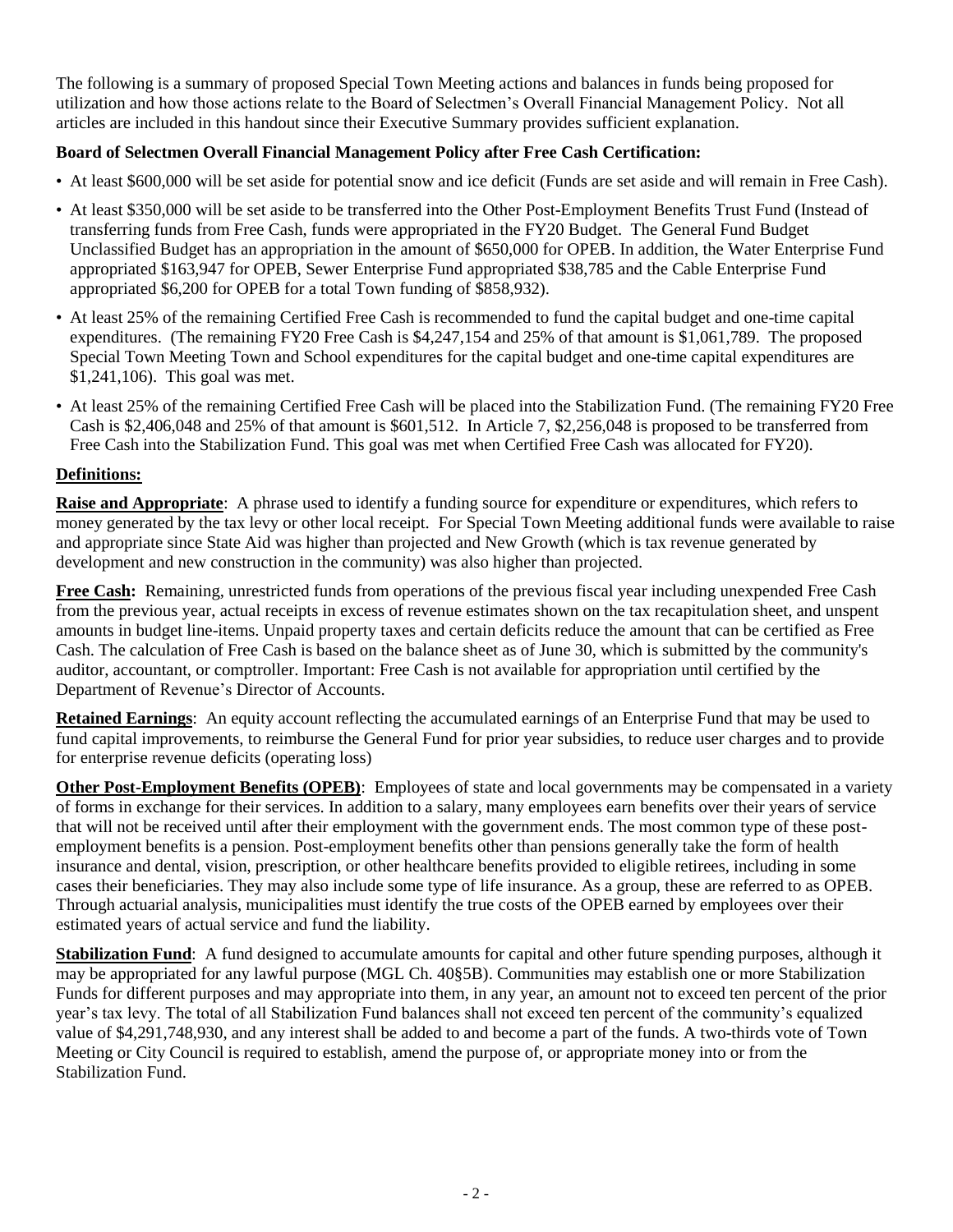## **SPECIAL TOWN MEETING ARTICLES THAT WILL BE AMENDED (None) (Deleted language shown with strikethrough and added in bold)**

#### **SPECIAL TOWN MEETING ARTICLE INFORMATION:**

#### **Article 1 Raise and Appropriate \$4,825,827.36:**

| School Debt Exempt Principal: | \$2,725,000.00 |
|-------------------------------|----------------|
| School Debt Exempt Interest:  | \$2,100,827.36 |

Funds need to be appropriated into the School Budget to pay for the debt service associated with the new Elementary School. The funds are excluded debt and were not included in the operating budget that was adopted at Annual Town Meeting in May 2019.

#### **Article 2 Raise and Appropriate \$971.80:**

The additional funding will also be used to appropriate \$971.80 for unpaid prior fiscal year invoices. The invoice for Comcast is for internet, Badger Meter is for the meter software maintenance and Lowell General was for an employee medical exam. All invoices were received after the close of the Fiscal Year.

#### **Article 3 Transfer \$150,000 from Free Cash:**

The transfer of these funds will be used to pay the future liability for benefits such as sick leave buyback benefits and accrued vacation.

#### **Article 4 Transfer \$241,106 from Free Cash:**

#### Voting Tabulators:  $$6,250$

Funding will be used to purchase one additional new voting tabulator to be used at a Central Tabulation Center for the purpose of counting Early Voted ballots or as a spare to be used in an emergency.

## Pinnacle Street Culvert: \$100,000

Funds will be used to replace damaged culvert under Pinnacle Street roadway near the intersection with Lynne's Way. The culvert and sub-soils are not stable and the road has been closed. Funds will supplement funding with the DPW budget to repair the road and culvert and avoid Chapter 90 funds from being used which will allow those funds to be used for other roadway and drainage projects.

## Motorola Repeater and Installation: \$46,802

Funds will be used to purchase and install a new Motorola GTR 8000 Repeater for the Police Department at the Astle Street Water Tank radio site. The current repeater being utilized is on loan from a consultant's engineer and needs to be replaced/returned. Included in this funding will be the labor and equipment necessary to move the Police Department radio equipment at all four radio sites off the antiquated/inefficient Verizon copper phone lines and over to the Town's newly installed fiber network. This will significantly improve signal strength and improve officer safety.

## HVAC Town Hall Annex: \$44,466

Replace the rooftop units at the Town Hall Annex. The units are 20 to 25 years old causing maintenance issues and difficulty finding parts for repairs. When we do, they are expensive.

## Field Sweeper: \$38,438

Funds will be used purchase a field sweeper to be used to sweep/clean lots, walkways, courts, remove grass clippings from fields, and pick up trash/ debris.

#### Sander: \$5,150

Purchase a sander to be mounted on a Facilities and Grounds truck during the Winter to assist in sanding parking lots and walkways.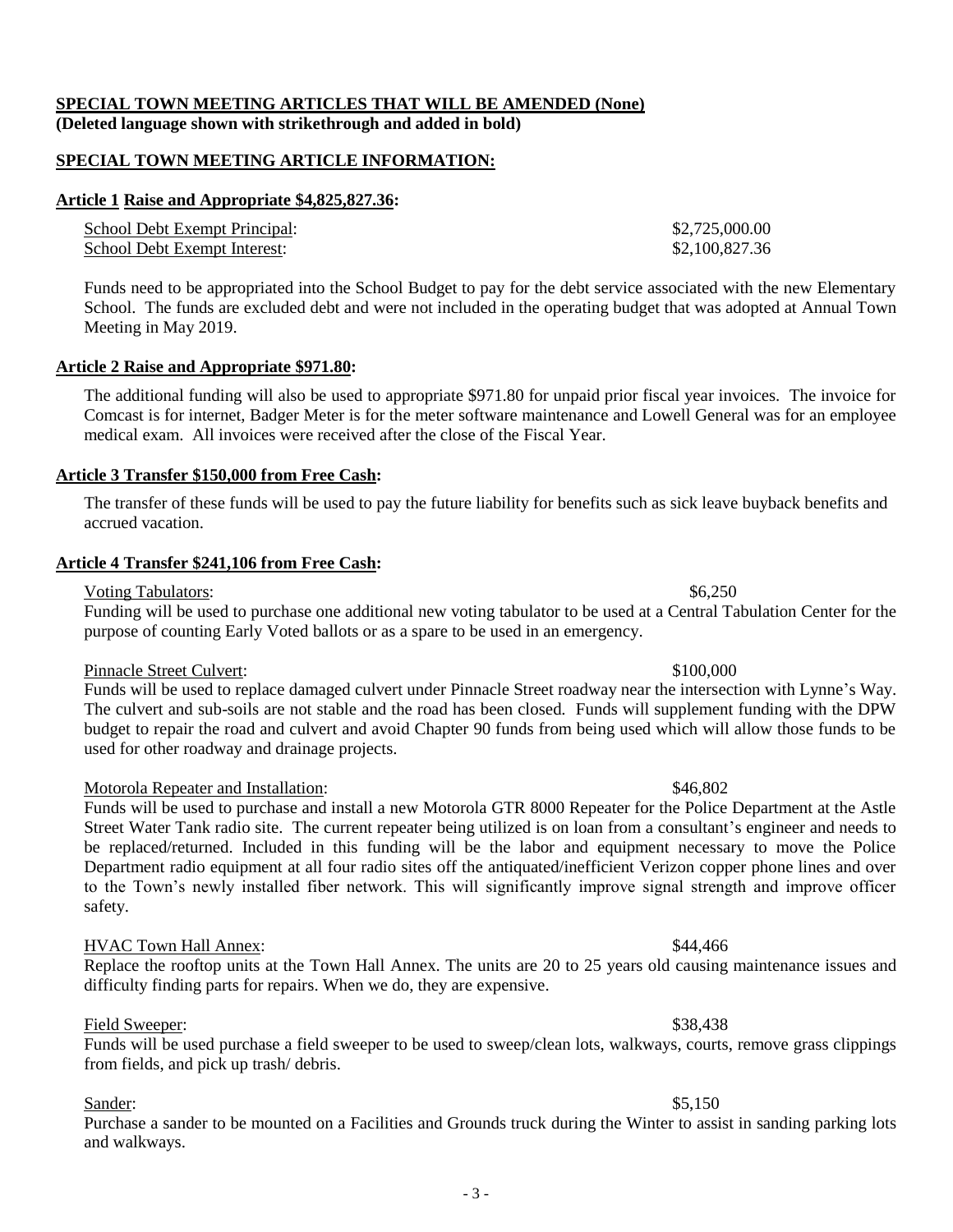## **Article 5 Transfer \$300,000 from Free Cash:**

## Schools Design and Engineering:  $$300,000$

The School Department is requesting the sum of \$300,000 for consulting and design work for capital improvements to the Heath Brook and Loella F Dewing Schools. Specifically, the School Department would like to investigate options for:

- Heath Brook Window replacement: current windows are plexi-glass and over time most have become nontransparent and cannot be seen through. Additionally, these windows are not energy efficient, providing very little thermal protection from heat or cold.
- Heath Brook Electrical Upgrade: to increase capacity as needed for future needs of the school. Current system is near full capacity.
- Heath Brook Improvements to "greenhouse" style classrooms: several classrooms have a plexi-glass exterior wall which makes these rooms very hot in warmer weather, creating an environment that is not conducive to good teaching and learning.
- Heath Brook and Loella Dewing Schools Other cooling solutions: lack of air circulation creates many areas in the buildings that are extremely hot in warm weather.
- Loella F Dewing assess and advise on the condition of stone retaining walls at the rear of the school.
- Loella F Dewing assess and advise on the condition and life expectancy of the entire roof of the building.

This funding will be used to consult with architects, engineers and design professionals to establish a long term plan including feasibility, designs, bid specifications and cost estimates for these projects.

## **Article 6 Expend \$2,200,000 - raise and appropriate \$800,000, transfer \$700,000 from Free Cash, transfer \$350,000 from Water Retained Earnings and transfer \$350,000 from Sewer Retained Earnings:**

Funds will be used for the Design, Engineering and Project Management of a new combined DPW and School Maintenance Facility at the current site of the DPW Facility on Whipple Road. Funding for this article will come from the Town's ability to raise and appropriate additional revenue from State Aid and new growth that were higher than projected. In addition, certified Free Cash will be used to fund a portion of the cost as well as Water and Sewer Retained Earnings since the new facility houses Water and Sewer Divisions.

The original DPW facility was built in 1962 and was 8,400 SF and in 1980 additions were added increasing the total square footage to 25,900. These structures are still being utilized by DPW Highway, Water, Sewer, Fleet Maintenance and Administration Divisions for operations, equipment and vehicle storage and offices. The current facility is not code compliant, lacks sufficient space, and is inefficient and unsafe. The plan is to demolish the existing facility and build a new 49,488 +/**-** facility on the current site that will house DPW as well School Maintenance since the current School structure/facility will be demolished when the new Elementary School is built. The new facility will allow for proper storage of equipment, vehicles and materials, improved office space and employee work areas, locker rooms, meeting areas, state of the art Fleet Maintenance garage, fueling area and a vehicle wash bay. The current projected cost to construct this facility which includes Architectural/Engineering and Owner Project Management Construction Administration Fees and contingencies is \$25.1 million. This cost is not based upon any design or site review. It is a high level programmatic cost estimate that will likely change. The plan to fund the future construction would be to utilize existing General Fund and Water and Sewer Enterprise Fund accounts and revenues. The goal is to fund the project without a Debt Exclusion Override, but that may not be possible. A determination will be made once we have a better understanding of Town finances and more a reliable project cost estimate.

## **Article 7 Transfer \$2,256,048 from Certified General Fund Free Cash to the Town Stabilization Fund:**

Funds are being transferred into the Stabilization Fund to increase the fund balance to be used for future one-time capital expenditures or emergencies that the Town may encounter. Both the Town and Schools have future Capital needs, and this Fund will assist in addressing them. The current balance in the Stabilization as of July 31, 2019 is \$3,595,600 and by adding the \$2,256,048 from Free Cash the new balance will be \$5,851,708.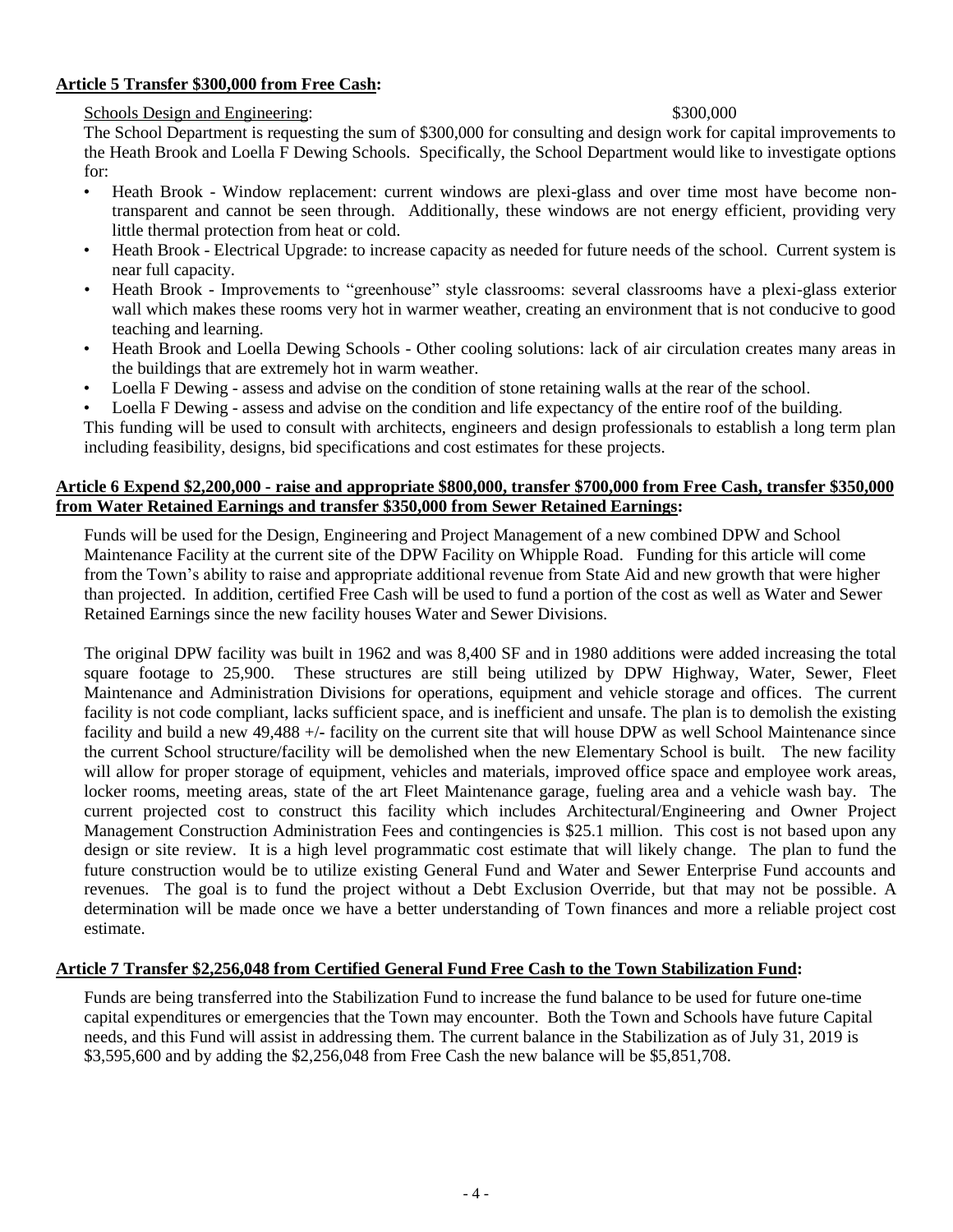# **Article 8 Authorize the borrowing of \$2,500,000:**

This article authorizes the Town to borrow \$2,500,000 for the cost of building a new Center Fire Station. Originally the Town approved the appropriation of \$15,896,809.85 for the project and this debt is excluded from the property tax levy. Based upon estimates, the cost of construction may be higher than the appropriation and the additional funding could be needed to cover any contingencies during construction. The funds will not be borrowed unless bids for the project come in higher than the appropriation or if during the project additional funds are needed due to any unforeseen issues. The current estimate for design, engineering, project management, construction, furniture, demolition of the old fire station and contingency is \$17.1 million. The project is currently in the final design phase and was delayed until parking options were finalized with Bank of America, which may reduce project costs. The plan is to finalize design and bid the project over the Winter for construction to start in the early Spring. The building has five truck bays, three floors totaling 22,298 SF and should take 12-18 months to complete.

## **Article 9 Appropriate \$350,000 from the Community Preservation Fund Undesignated Reserve:**

## Hazel Field Lighting: \$350,000 \$350,000 \$350,000 \$350,000 \$350,000 \$150.000 \$150.000 \$150.000 \$150.000 \$150.000 \$150.000 \$150.000 \$150.000 \$150.000 \$150.000 \$150.000 \$150.000 \$150.000 \$150.000 \$150.000 \$150.000 \$150.000 \$1

The Community Preservation Act (CPA) requires that communities set aside for future spending, a minimum of 10% of their annual CPA revenues for open space/recreation, 10% of their annual CPA revenues historic preservation, 10% of their annual CPA revenues community housing and 5% for administrative purposes. The remaining 65% of the funds are undesignated, and can be used for any allowable project in any of the CPA categories. This article is a request to use CPA funds from the Undesignated Reserve for the installation of lighting poles, with new high efficiency LED ballasts and wiring at Hazel softball field located at Saunders Recreation Area on Livingston Street. This project is an allowed use within the open space/recreation category and is consistent with similar recreation improvements the Town has undertaken. Over the past two years the Town has approved CPA funded projects to install lighting at Memorial Field and State Field at Saunders Recreation Area on Livingston Street and the Little Leagues Fields on Chandler Street.

#### **Article 10 will accept the provisions of Chapter 44, § 53F½ of the Massachusetts General Laws:**

This article will allow the Town to set up an Enterprise Fund specific for stormwater management, operation, and maintenance (including regulatory compliance) upgrades, and the expansion of the existing stormwater system, which is provided by the Town. A stormwater fee will be collected from property owners based on a property's impact to the storm drain system in addition to the assumed usage of roadways and sidewalks. Generally, the impact to the storm drain system is assessed based upon a property's amount of impervious surface. The Enterprise Fund would receive all revenue from a stormwater fee and would only be used for the purposes of stormwater management, operation, maintenance and capital needs. Enterprise accounting allows a community to demonstrate to the public the true, total cost of providing a service. Establishing an Enterprise Fund does not create a separate, autonomous entity from the municipal government operation. Like every other department, the municipal department overseeing the enterprise fund prepares a budget to be reviewed and analyzed by the Finance Committee and to be approved at Town Meeting.

The Town of Tewksbury has been developing a strategy to fund the Town's stormwater management needs, while at the same time ensuring costs are distributed equitably across all users. After reviewing available funding mechanisms and examples of other municipalities in Massachusetts, the Town Manager has recommended the best option is to implement a Stormwater Enterprise Fund. By creating a Stormwater Enterprise Fund, the Town can invest in the future without burdening other departments financed through the General Fund or impacting capital projects funded through State Aid (Chapter 90) such as roadway improvements and sidewalks.

The Town must comply with the extensive requirements of the 2016 Federal EPA Municipal Separate Storm Sewer Systems (MS4) Permit, which became effective on July 1, 2018. The Town will incur significant costs in order to meet the mandates within the permit. A dedicated and reliable funding source will be necessary in order to ensure compliance but also more importantly to maintain a clean and functioning stormwater system. The Town's current drainage system is aging and inadequate to meet the needs of the Community and to insure local streams, rivers and wetlands are not polluted. Many areas of Town have significant flooding problems during normal rain storms and icing in the winter. An Enterprise Fund with a fee dedicated to stormwater will address these problems through improved operations, maintenance and capital projects.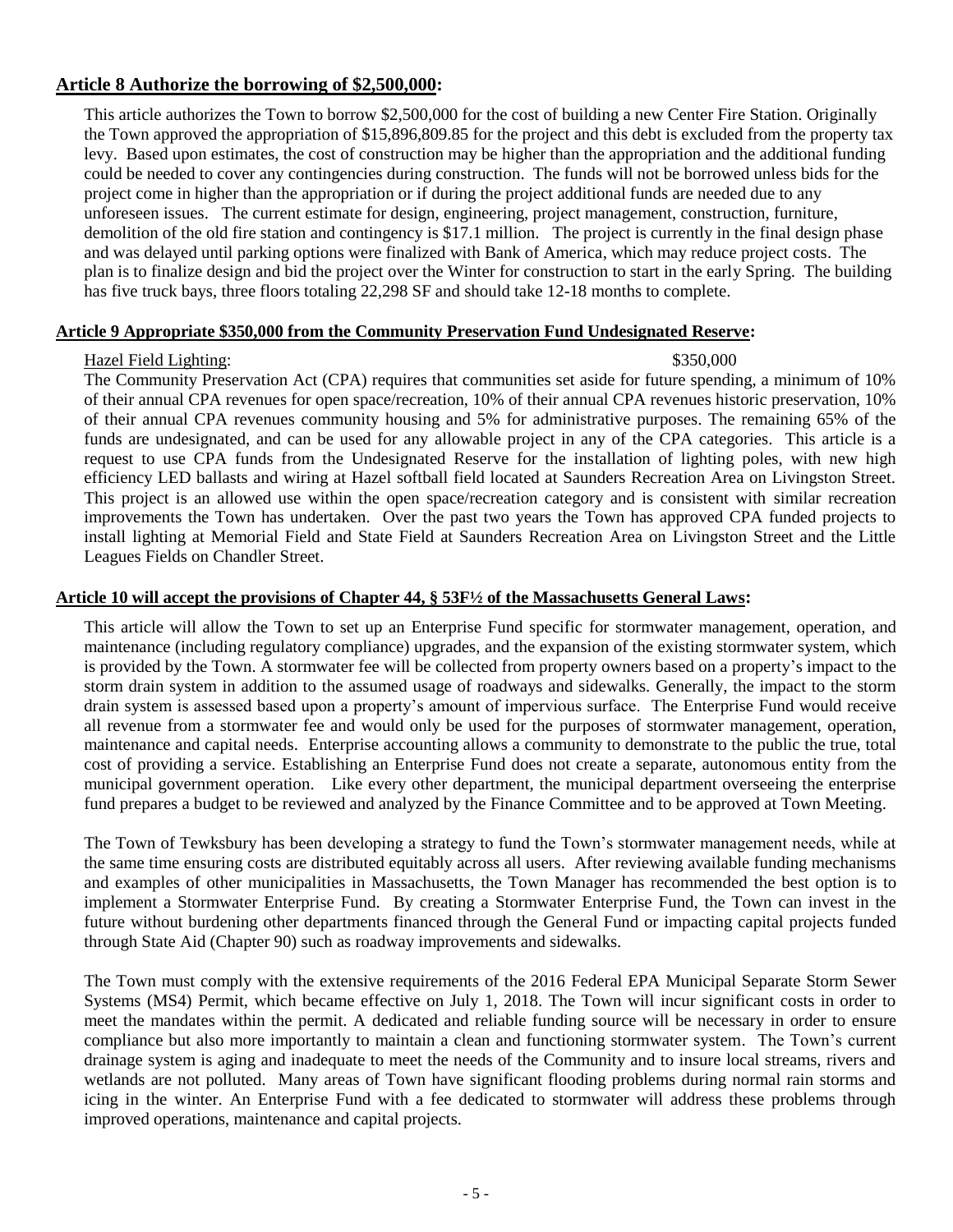The most objective way to calculate the fee is based on a parcel's impact upon the drainage system. Parcels with greater impervious area, and without stormwater controls onsite, discharge greater amounts of stormwater into the municipal storm drain system. A common practice is to use an Equivalent Residential Unit (ERU) to compare impact to the stormwater system across different land use types and it is typically based on the average impervious area of the dominant land use type. The Equivalent Residential Unit in Tewksbury is 4,359 square feet, which is the average amount of impervious area on a single-family residential property.

After reviewing several fee structures, it was decided that the most equitable way to issue stormwater fees in Tewksbury would be a flat fee for residential parcels with three units or less and a fee per ERU for commercial and larger residential properties. Fees would be administered through the existing water/sewer billing system. Abatements or corrections to the stormwater bill would be offered, and a simple credit or incentive program system is being explored.

The Board of Selectmen would annually set the fee and the current options are \$30 per year per small residential parcel and per ERU which would generate approximately \$480,000 annually and fund 1/3 of approximate budgetary need; \$45 per year per year per small residential parcel and per ERU which would generate approximately \$721,305 annually and fund 1/2 of approximate budgetary need; and \$75 per year per year per small residential parcel and per ERU which would generate approximately \$1,202,175 annually and fund 80%-100% of approximate budgetary need.

Average annual budgetary needs for stormwater management are \$1.52 million and the stormwater fee would fund a portion of the cost and the remaining amount would be funded in the DPW operating budget and/or other funding sources. The impact and burden placed on the General Fund operating budget and other funding sources such as Chapter 90 funds, stabilization fund or Free Cash will depend upon the fee amount and the revenue generated.

Below is a chart outlining the average annual budgetary needs for Stormwater Management. The chart shows the five (5) year average cost for stormwater capital improvements listed as Drainage Improvements and Culverts. The remaining items within the chart are the five (5) year average annual cost for Operations and Maintenance and MS4 Water Quality compliance. In order to fully comply with the Stormwater Permit annually the Town would need to budget approximately \$939,343 on average per year over the next five (5) years of which approximately \$376,926 on average per year over the next five (5) years is within the DPW budget for salaries, operating expenses and equipment. The fee would generate the additional revenue needed to fully comply.

The additional funding would be used as follows:

## Operations and Maintenance

This compliance entails: Street Sweeping the entire Town twice per year through the use of contract services; Catch Basin cleaning all of the Town's approximately 3,300 catch basins. Currently the Town funds half of the basins to be cleaned within the budget; Detention Basin inspection, rehabilitation and maintenance for the approximately 46 detention ponds in Town. Some need rehabilitation while others need continued maintenance; Manhole and Pipe Inspection is required to clean manholes as well flush and clean pipes. Currently the Town is reactionary in our approach to inspecting and cleaning. These funds will be used to establish a program and ongoing schedule to clean and flush the system, which is a requirement of the permit.

## MS4 Water Quality

This compliance includes: Impaired Water requirements which includes education on best practices for residents, businesses/commercial/institutional, developers and industrial on topics including pet waste management, septic systems, grass clippings/fertilizer, leaf litter disposal, construction site practices, and storage/application of deicing materials; Illicit discharge detection and elimination which is identifying and stopping pollution into our waterways through activities such as dry weather screening, wet weather testing and further investigation of catchments that are identified as priorities due impairments; post-construction stormwater management; Good housekeeping and pollution prevention for permittee-owned operations and facilities; Additional requirements for discharges to surface drinking water supplies and their tributaries; Program evaluation, record keeping and reporting. Currently there are no funds within the DPW Operating budget for MS4 Water Quality compliance.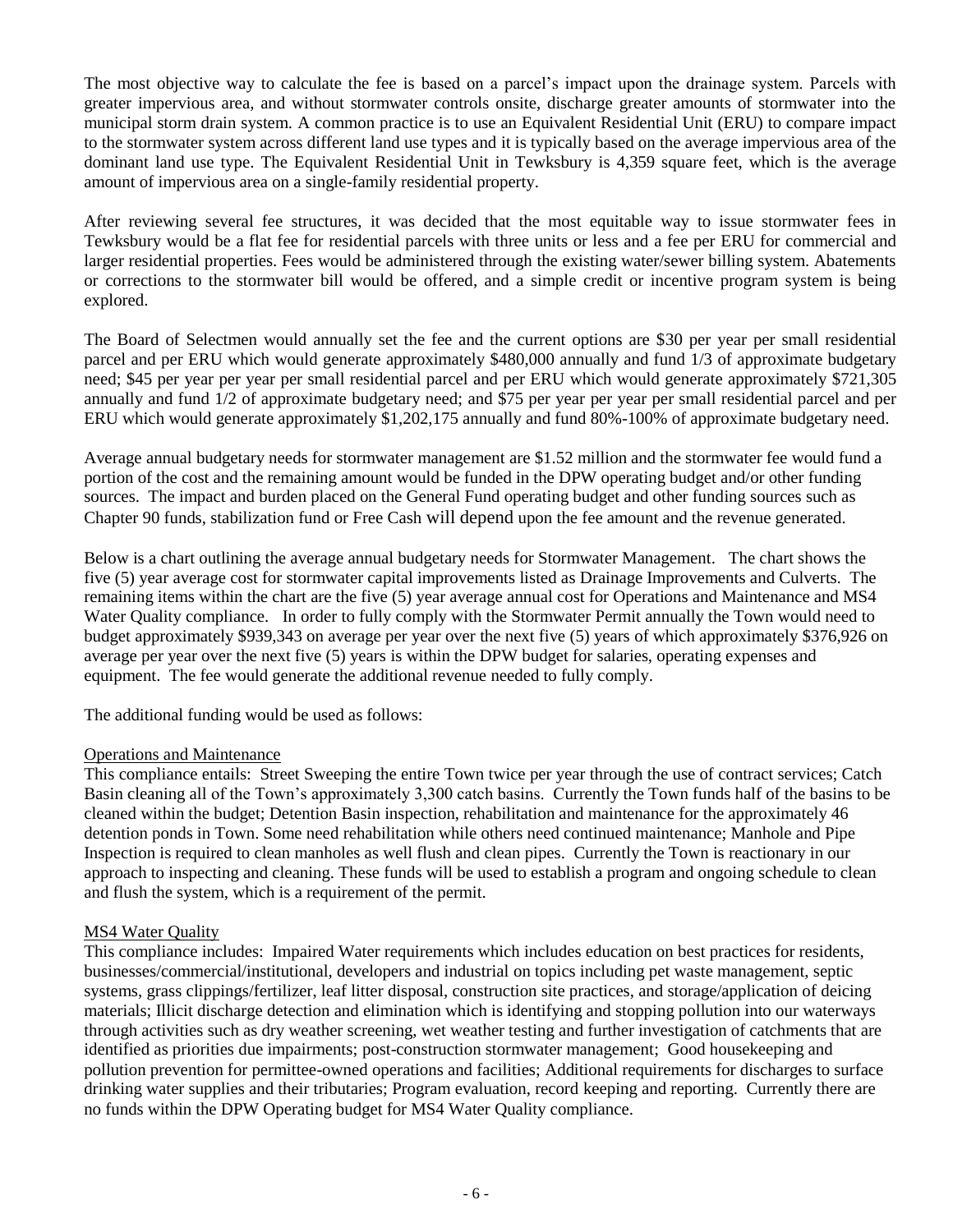

# **Article 11 Authorize Board of Selectmen to acquire any fee, easement, or other interest land for:**

This article authorizes the Board of Selectmen to provide an easement to National Grid for electricity and equipment to be installed on the property where the new Regional Emergency Communication Center is being constructed.

## **Article 12 Authorize Board of Selectmen to acquire any fee, easement, or other interest land for:**

This article authorizes the Board of Selectmen to provide an easement to National Grid for electricity and equipment to be installed on the property where the new Elementary School is being constructed.

## **Article 13 Authorize Board of Selectmen to acquire any fee, easement, or other interest land for:**

This article authorizes the Board of Selectmen to obtain an easement on the Cubesmart property located at 395 Woburn Street to allow for the Town to install and maintain drainage within this easement for stormwater management associated with Woburn Street.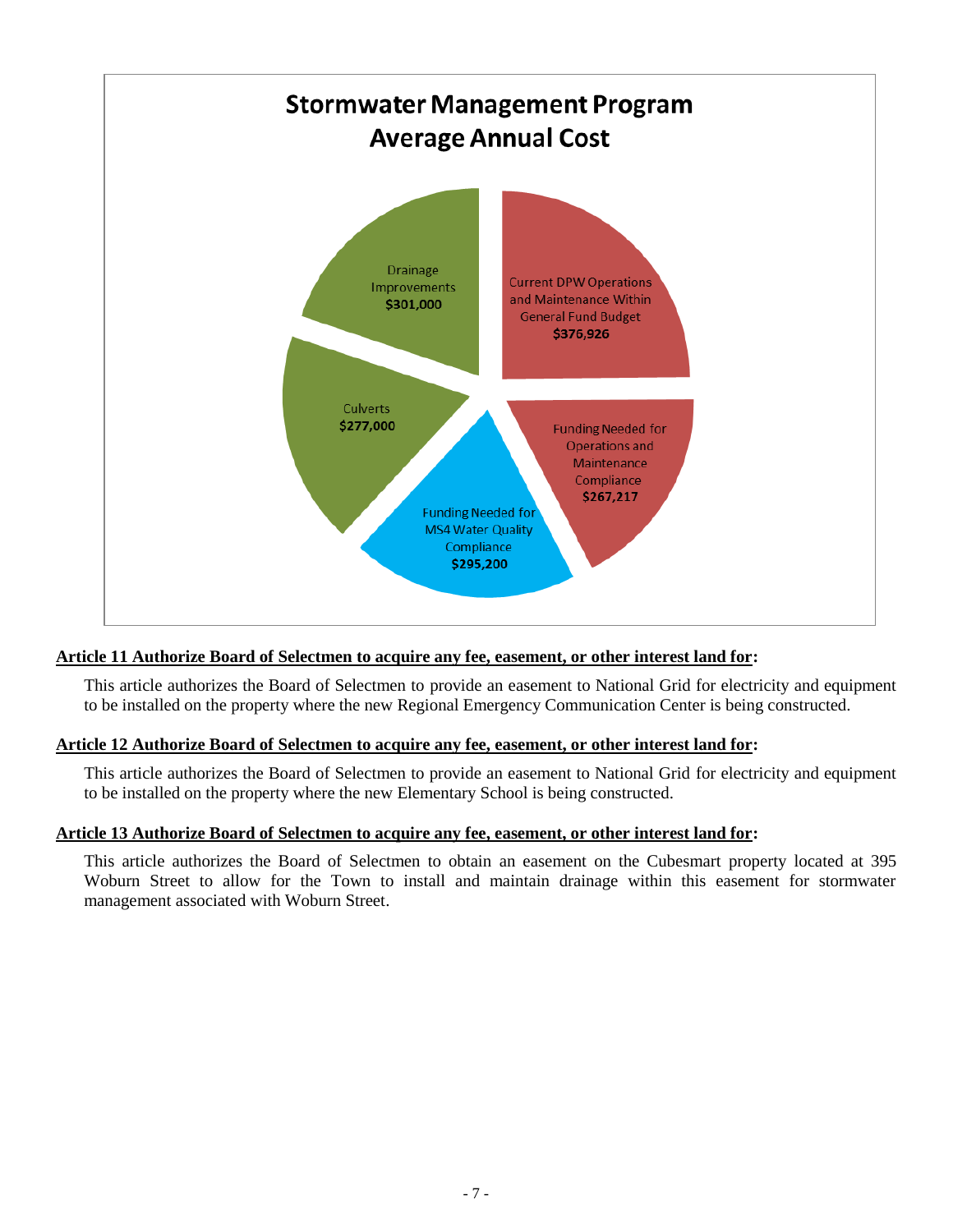# **Article 14 Sale of Town Land:**

This article allows the Town to sell land in accordance with the Town By-Law through a request for bid process giving preference to abutters of the parcel. The parcels listed in the article are parcels that abutters have requested the opportunity to purchase. Each parcel will have a minimum value that the purchaser is required to pay and it includes the assessed value and administrative and legal costs. Below are maps that show the locations of the parcels.





Mississippi Road 81/97, 0.31 acres, current assessed value \$27,100

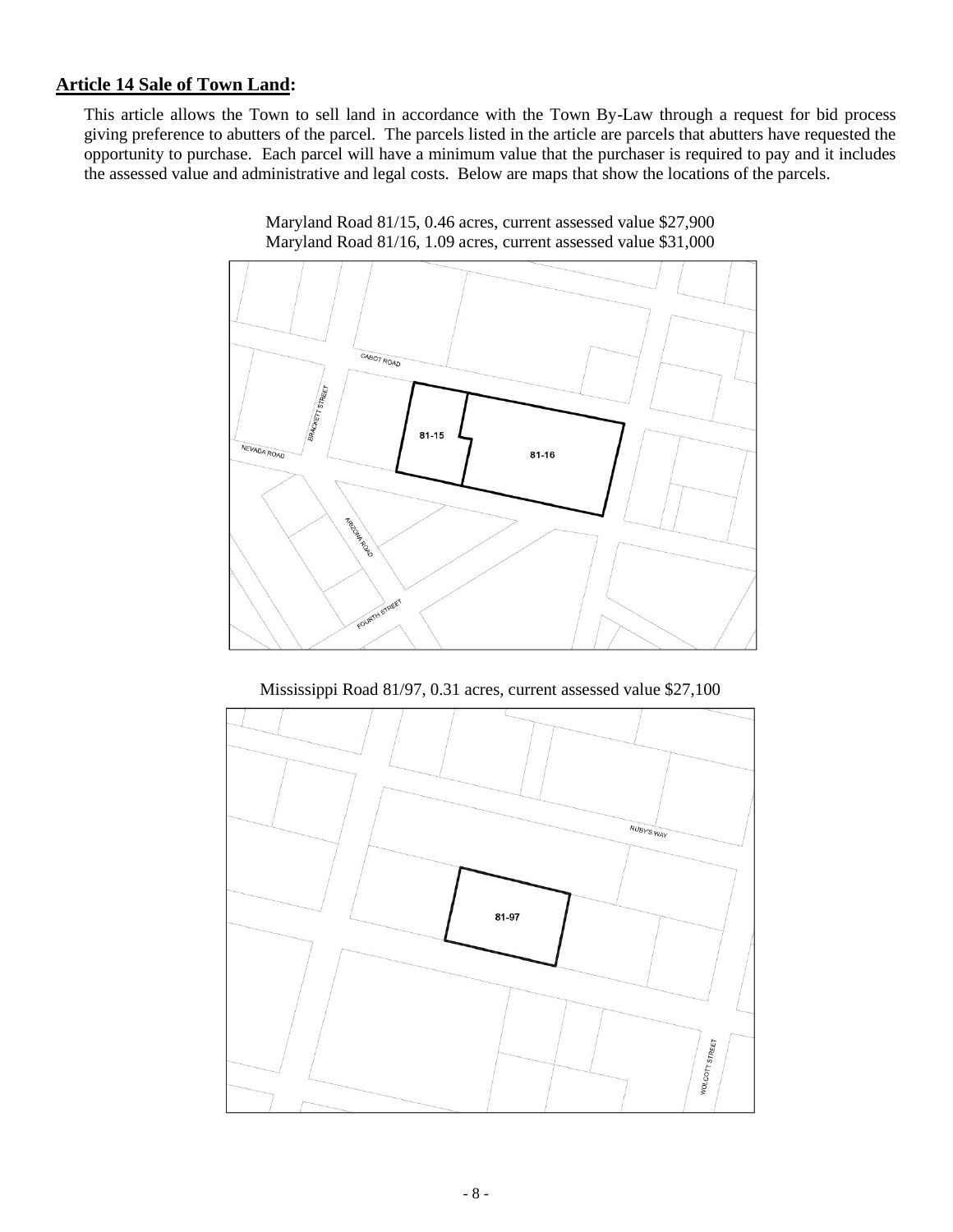

Boisvert Road 44/125, 0.24 acres, current assessed value \$134,200

New York Road 81/169, 0.31 acres, current assessed value \$27,100 New York Road 81/173, 0.15 acres, current assessed value \$25,900

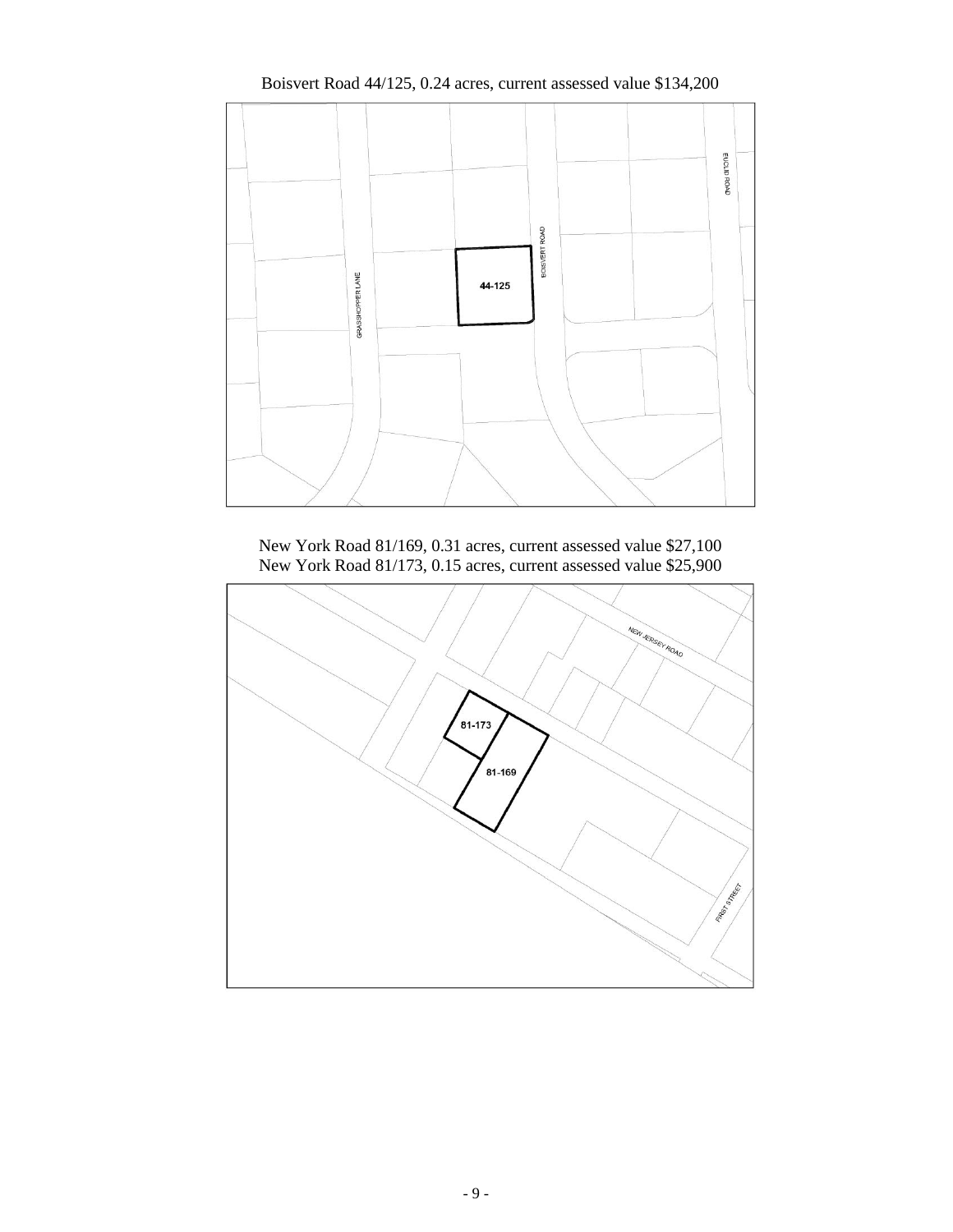





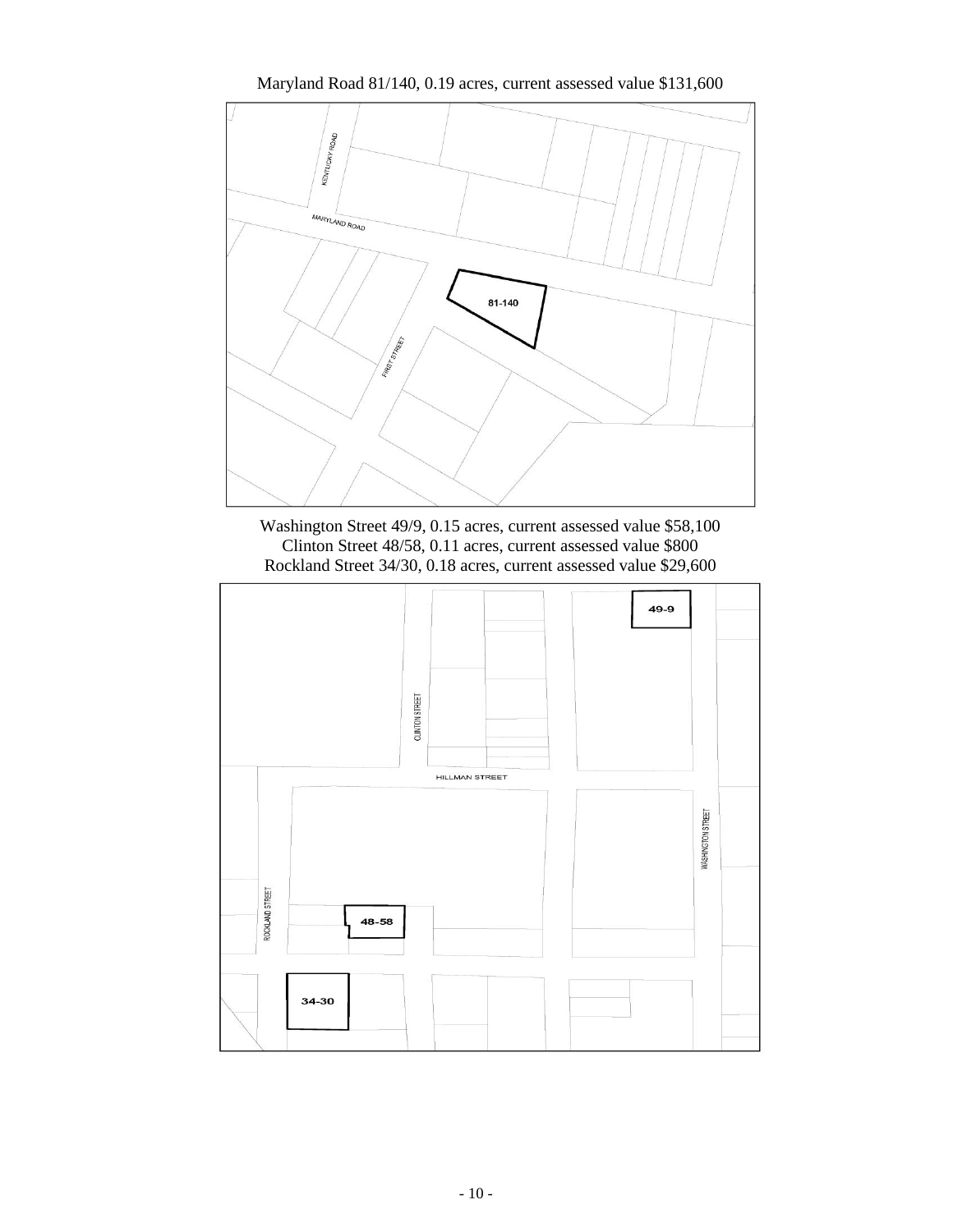David Street 101/17, 0.24 acres, current assessed value \$35,200



# **Article 15 Tewksbury General Bylaws by amending Chapter 6.04 Dogs - 6.04.160 Penalty Bylaw violation:**

A recent change to the MGL CH 140 Section 173A defines the fine structure for Dog Bylaw violations. This Article increases the current fines with the Town By-Law to the minimum level required within the State Statute.

## **Article 16 New By-Law Chapter 21.04 Maintenance of Vacant Buildings and Land:**

This new By-law will allow the Town to have enforcement authority over vacant land and vacant buildings that are blighted, rundown and unsafe. The By-Law outlines maintenance requirements for vacant land and buildings, ability for inspections by Town Departments and violations that are \$100 per day. The By-Law does not regulate owner occupied buildings.

## **Articles 17 and 18 Marijuana Establishments:**

Articles 17 and 18 both remove a provision that allows the ban on marijuana cultivators, independent testing laboratories, marijuana product manufacturers, and/or any other types of licensed non-retailer marijuana-related businesses, will expire December 31, 2019. Since the residents voted to ban these uses in a non-binding referendum at the local election in April 2019, these articles take the final step to ensure that takes place. If this provision was not removed from the Zoning and General By-Laws, the use would be allowed after the expiration date.

## **Articles 19 Amend Zoning Map:**

This article amends the Tewksbury Zoning Map to reflect the change that was adopted at the 2019 Annual Town Meeting by a vote of 152 yes to 18 no. The 2019 Annual Town Meeting Article 36 read as follows: To see if the Town will vote to amend the Zoning Map for parcels shown on Assessor's Map 102 Lot 16 and Map 103 Lot 102, said parcels are further describes as Lot 2 on a plan recorded in Plan Book 239 Plan 14 and Lot 7 on Plan Book 108 Plan 22, recorded in Middlesex North District Registry of Deeds, from Heavy Industry (HI) to Heavy Industry 1 (HR1). Submitted by Diane Repucci; Executive Summary: The purpose of the article is to re-zone land currently zoned Heavy Industry to Heavy Industry 1.

The Attorney General Review letter dated August 2, 2019 approved Article 36 but informed the Town that "As part of the Town's zoning by-laws, any amendments to the zoning map must follow the procedures set out in M.G.L. c. 40, § 32, and M.G.L. c. 40A, § 5. The Town should amend its zoning map at a future Town Meeting to reflect the current boundaries of the districts as a result of Article 36." This article amends the zoning map as advised by the Attorney General's office to reflect the Town Meeting change approved at the 2019 Annual Town Meeting.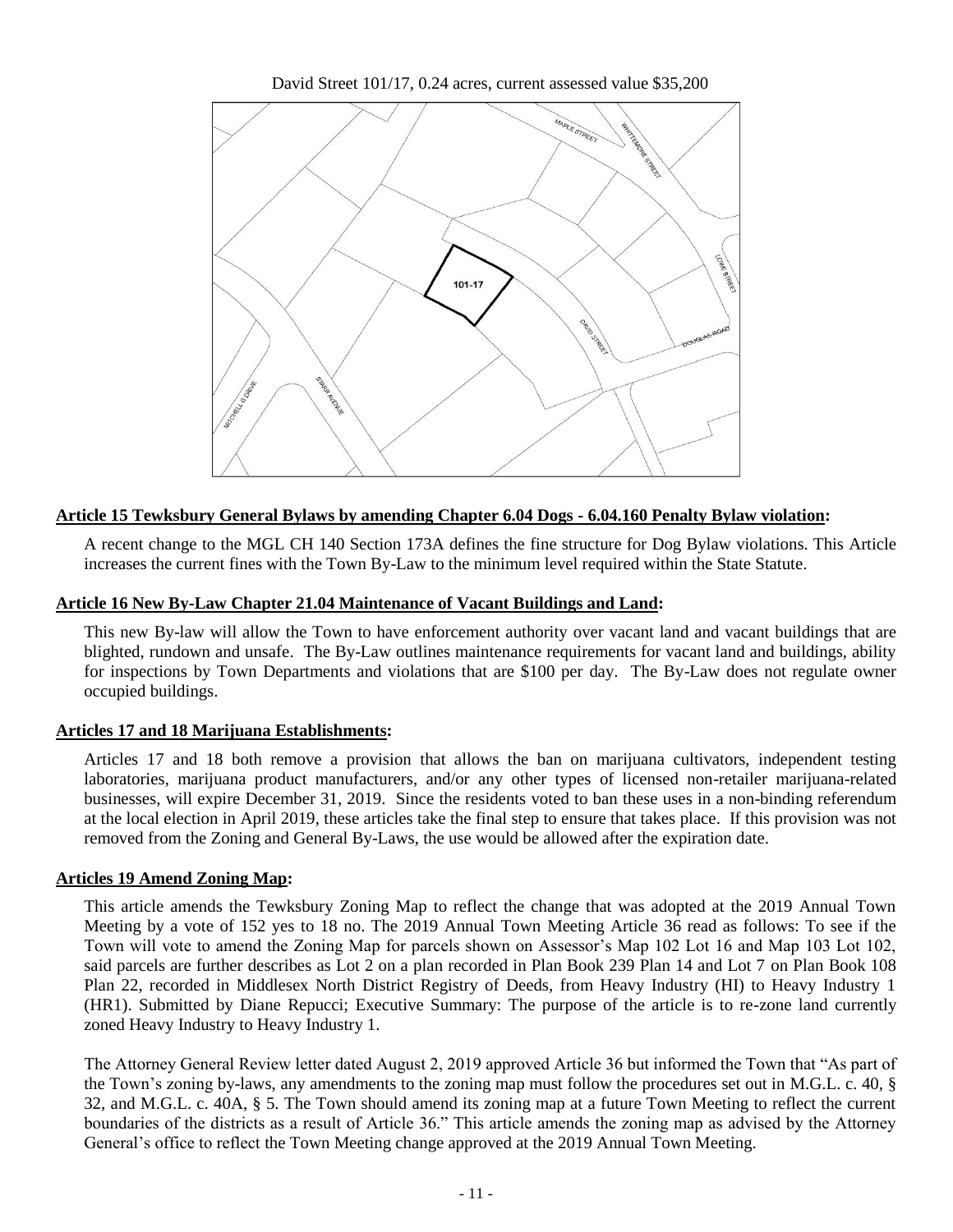| <b>Free Cash Balance Summary:</b>                                              |                            |
|--------------------------------------------------------------------------------|----------------------------|
| Certified Free Cash Balance July 1, 2019:                                      | \$4,247,154                |
| Set aside \$600,000 for Potential Snow and Ice:                                | $(\$600,000)$              |
| <b>Total Free Cash Available:</b>                                              | \$3,647,154                |
| Article 3 - Town sick leave and vacation buyback:                              | (\$150,000)                |
| Article 4 - Town Capital Expenditures:                                         | $(\$241,106)$              |
| Article 5 - School Capital Expenditures:                                       | $(\$300,000)$              |
| Article 6 - DPW/School Maintenance Facility:                                   | $(\$700,000)$              |
| Article 7 - Transfer into Stabilization Fund:                                  | $(\underline{$2,256,048})$ |
| <b>Total Remaining Free Cash:</b>                                              | \$0.00                     |
| <b>OPEB Trust Fund:</b>                                                        |                            |
| OPEB Trust Fund Balance as of July 31, 2019:                                   | \$4,625,983                |
| Note: The Town's unfunded OPEB liability as of June 30, 2019 was \$71,182,474. |                            |
| <b>Stabilization Fund:</b>                                                     |                            |
| Stabilization Fund Balance as of July 31, 2019:                                | \$3,595,600                |
| Proposed to be transferred in:                                                 | \$2,256,048                |
| <b>Total Stabilization Fund:</b>                                               | \$5,851,708                |
| <b>Water Enterprise Fund Retained Earnings Balance July 1, 2019:</b>           | \$1,495,574                |
| Article 6- DPW/School Maintenance Facility:                                    | (\$350,000)                |
| <b>Total Remaining Water Retained Earnings:</b>                                | \$1,145,574                |
| <b>Water Stabilization Fund:</b>                                               | \$1,887,659                |

(No transfers are requested from Water Stabilization Fund at this Town Meeting)

*Note: Water Retained Earnings will be used in the future to help fund the Water Enterprise Capital Improvement Plan over the next four years, which totals \$1,902,500 and this does not include borrowing \$2 million per year for water distribution projects. Water Retained Earnings and/or Water Stabilization Fund may be used in the future to help pay for a portion of a new DPW/School Maintenance Facility.* 

| <b>Sewer Enterprise Fund Retained Earnings Balance July 1, 2019:</b> | \$5,948,694   |
|----------------------------------------------------------------------|---------------|
| Article 6- DPW/School Maintenance Facility:                          | $(\$350,000)$ |
| <b>Total Remaining Sewer Retained Earnings:</b>                      | \$5,598,694   |
| <b>Sewer Stabilization Fund:</b>                                     | \$3,888,278   |

(No transfers are requested from Sewer Stabilization Fund at this Town Meeting)

*Note: Retained Earnings will be used in the future to help fund the Sewer Enterprise Capital Improvement Plan, which totals \$1,032,500. In addition we are projecting to use \$4,022,414 from current and future Retained Earnings to offset sewer debt over the next seven (7) years to stabilize rates. The Town also has 47 sewer pump stations that need to be maintained and operational. Using Retained Earnings and the Sewer Stabilization Fund for these projects will save the Town interest costs. Sewer Retained Earnings and/or Sewer Stabilization Fund may be used in the future to help pay for a portion of a new DPW/School Maintenance Facility.* 

# **Cable Enterprise Fund Retained Earnings Balance July 1, 2019: \$1,564,820**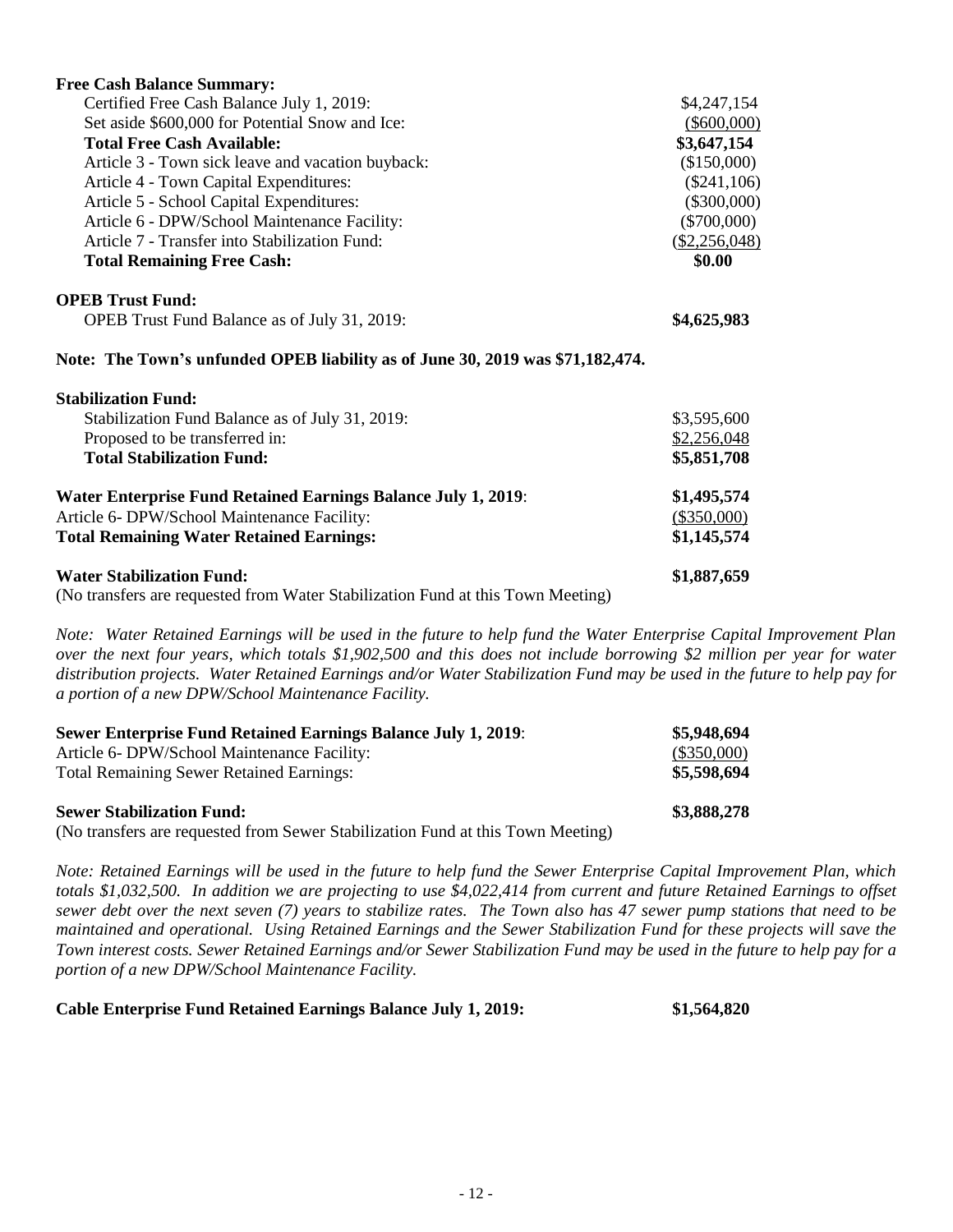| <b>Community Preservation Act Fund Summary:</b> |               |
|-------------------------------------------------|---------------|
| <b>CPA Undesignated Fund Balance</b>            | \$350,000     |
| Article 9                                       | $(\$350,000)$ |
| <b>Remaining Balance:</b>                       | \$0.00        |
| <b>CPA Open Reserve/Recreation Balance</b>      | \$217,704     |
| <b>CPA Historic Reserve Balance</b>             | \$0.00        |
| <b>CPA Housing Reserve Balance</b>              | \$560,644     |
| <b>Total All CPA Balances After Transfers:</b>  | \$778,348     |

#### **General Financial Information:**

The following Chart is a summary of expenditures and revenues for Fiscal Years 2018, 2019 and 2020. Within the Uses of Funding section, the appropriations include the budget and all other financial articles approved at previous Town Meetings, and those being proposed. Cherry Sheet Offsets, Other Local Expenditures and State and County Charges are areas that need to be accounted for in addition to Town Meeting appropriations. The surpluses in FY18 and FY19 became part of certified Free Cash and Water and Sewer Retained Earnings. A portion was spent at previous Town Meetings and a portion transferred into the Stabilization Fund. The projected  $\frac{5442,912}{442,912}$  surplus in FY20 will be from Water and Sewer revenue and State Aid. It is an estimated surplus.

| <b>Summary Expenditures and Revenues</b>          |             |              |              |                      |
|---------------------------------------------------|-------------|--------------|--------------|----------------------|
|                                                   | Actual      | Actual       | Projected    | FY20 Proj. Inc/(Dec) |
|                                                   | Budget FY18 | Budget FY19  | Budget FY20  | Over FY19 Actual     |
| Uses of Funding (Amounts to be Raised)            |             |              |              |                      |
| Appropriations                                    | 105,026,751 | 110,983,082  | 117,815,558  | 6,832,476            |
| Water, Sewer and Cable TV Enterprise Fund Budgets | 13,828,102  | 13,393,250   | 14,227,531   | 834,281              |
| Special Articles and Transfers                    | 5,105,655   | 10,426,940   | 10,129,931   | (297,009)            |
| <b>Cherry Sheet Offsets</b>                       | 36,597      | 38,995       | 40,340       | 1,345                |
| <b>Other Local Expenditures</b>                   | 1,289,456   | 1,088,941    | 996,630      | (92,311)             |
| <b>State and County Charges</b>                   | 1,625,949   | 1,751,102    | 1,612,783    | (138, 319)           |
| Total Use of Funding                              | 126,912,510 | 137,682,309  | 144,822,773  | 7,140,464            |
| Sources of Funding                                |             |              |              |                      |
| <b>Property Taxes</b>                             | 74,363,094  | 78,360,415   | 81,477,383   | 3,116,969            |
| <b>Debt Exclusions</b>                            | 8,029,204   | 9,059,365    | 12,953,342   | 3,893,977            |
| <b>State Estimated Revenues</b>                   | 16,577,682  | 16,874,088   | 17,009,744   | 135,656              |
| <b>Local Estimated Revenues</b>                   | 11,470,913  | 12,240,038   | 9,580,515    | (2,659,523)          |
| Other Available Funds                             | 20,869,217  | 26, 231, 355 | 24, 244, 701 | (1,986,654)          |
| <b>Total Sources of Funding</b>                   | 131,310,109 | 142,765,260  | 145,265,685  | 2,500,425            |
| Surplus/(Deficit)                                 | 4,397,599   | 5,082,951    | 442,912      |                      |

The following Chart is a summary of the General and Enterprise Budgets. The FY20 Budget includes all action being proposed at Special Town Meeting.

| <b>General Fund Budget Summary</b>                       |                          |             |             |               |
|----------------------------------------------------------|--------------------------|-------------|-------------|---------------|
|                                                          | FY2018                   | FY2019      | FY2020      | <b>Budget</b> |
|                                                          | Expended                 | Expended    | TM Rec      | Inc/(Dec)     |
| Total Town Budget Net Allocations and w/o Exempt Debt    | 36,615,502               | 37,390,422  | 38,370,009  | 1,090,846     |
| <b>Total Exempt Town Debt</b>                            | 4,981,075                | 6,106,524   | 5,402,142   | (704, 382)    |
| <b>Total School Budget Net Allocations</b>               | 56,142,624               | 58,227,502  | 59,708,554  | 1,388,769     |
| <b>Total Exempt School Debt</b>                          | 3,071,245                | 2,982,702   | 7,597,042   | (211, 487)    |
| Shawsheen Tech                                           | 5,566,567                | 6,201,732   | 6,593,936   | 392,204       |
| Essex North Shore Agricultural and Tech. School District | 54,777                   | 124,159     | 129,125     | 72,157        |
| Water Enterprise Fund                                    | 7,037,637                | 6,881,048   | 7,162,649   | 281,601       |
| Sewer Enterprise Fund                                    | 5,240,451                | 5,465,704   | 6,703,563   | 1,237,859     |
| Cable TV Enterprise Fund                                 | $\overline{\phantom{a}}$ | 450,157     | 361,319     | (88, 838)     |
| <b>Total Budget Net Allocations/Offsets</b>              | 118,709,878              | 123,829,950 | 132,028,339 | 8,198,389     |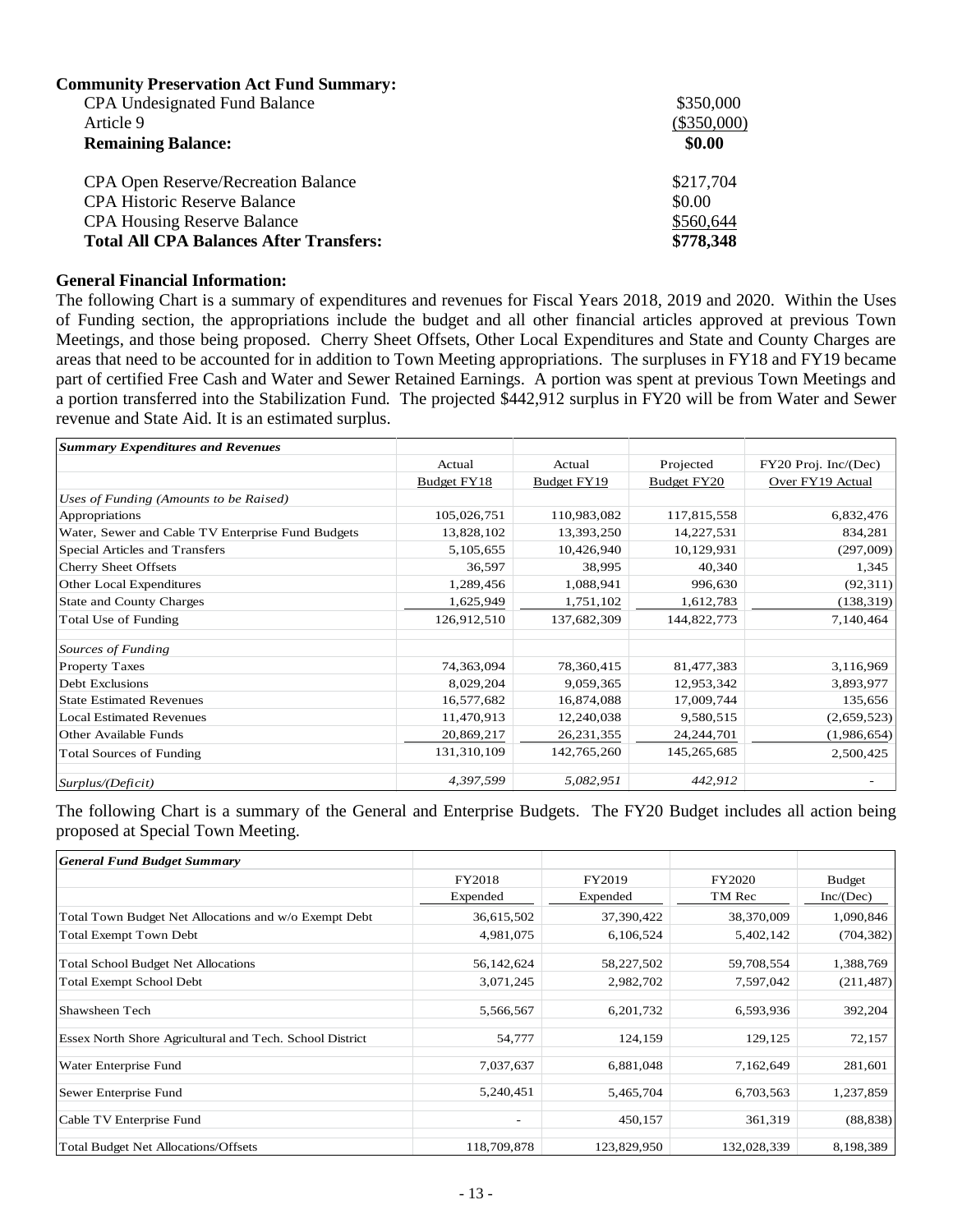| General Overview and Breakdown Free Cash FY19                     |                           |            |
|-------------------------------------------------------------------|---------------------------|------------|
| FY19 Budget Turn Back - Town                                      | $\mathcal{S}$             | 484,515    |
| FY19 Budget Turn Back - School                                    | \$                        | 766,817    |
| FY19 State Assessments                                            | $\mathbf{\hat{S}}$        | 49,750     |
| Local Receipts Higher than Projected (see chart below for detail) | \$                        | 2,781,352  |
| Real & Personal Property                                          | $\mathcal{S}$             | 475,698    |
| State Aid                                                         | $\mathcal{S}$             | 91,423     |
| DOR Adjustments for FY19                                          | $\boldsymbol{\mathsf{S}}$ | (547, 685) |
| End of Year Adjustments Closing Out FY19                          | \$                        | 145,284    |
| Total Certified Free Cash as of July 1, 2019                      | \$                        | 4,247,154  |
| Breakdown Local Receipts Increase/(Decrease) over Projection      |                           |            |
| Motor Vehicle Excise Tax                                          | \$                        | 657,751    |
| Meals Tax                                                         | $\mathcal{S}$             | 115,208    |
| Hotel/Motel Tax                                                   | \$                        | 536,370    |
| Other Excise Tax                                                  | \$                        | 243        |
| Penalties and Interest on Taxes and Excises                       | $\mathbf{\$}$             | (83, 843)  |
| Payment In-Lieu of Taxes (PILOT)                                  | $\mathcal{S}$             | 202,388    |
| <b>Charges for Services - Ambulance</b>                           | \$                        | 340,334    |
| Fees                                                              | $\mathcal{S}$             | 175,867    |
| Rentals                                                           | \$                        | 29,443     |
| Other Departmental Revenue                                        | \$                        |            |
| <b>Licenses and Permits</b>                                       | \$                        | 382,441    |
| Fines and Forfeits                                                | $\boldsymbol{\mathsf{S}}$ | (13, 424)  |
| <b>Interest Earnings</b>                                          | \$                        | 148,390    |
| Misc. State and Other Revenue                                     | \$                        |            |
| <b>SPED Medicaid Reimbursement</b>                                | \$                        | 109,956    |
| <b>Recurring Revenue</b>                                          | \$                        | 152,531    |
| Non-Recurring Revenue (Account Close outs)                        | \$                        | 27,695     |
| Total                                                             | $\mathbb{S}$              | 2,781,352  |
|                                                                   |                           |            |

The following Chart is a breakdown of funding that made up Certified Free Cash:

The following Chart provides a breakdown of funding that made up Cable TV Retained Earnings:

| General Overview and Breakdown Cable Retained Earnings FY19 |    |           |
|-------------------------------------------------------------|----|-----------|
| Previous Year Retained Earnings Carried Over                | -S | 1,200,094 |
| <b>FY19 Budget Turn Back</b>                                | -S | 295,215   |
| <b>FY19</b> Revenue Above Projection                        | -S | 69,511    |
| Total Cable Retained Earnings Certified as of July 1, 2019  | -S | 1,564,820 |